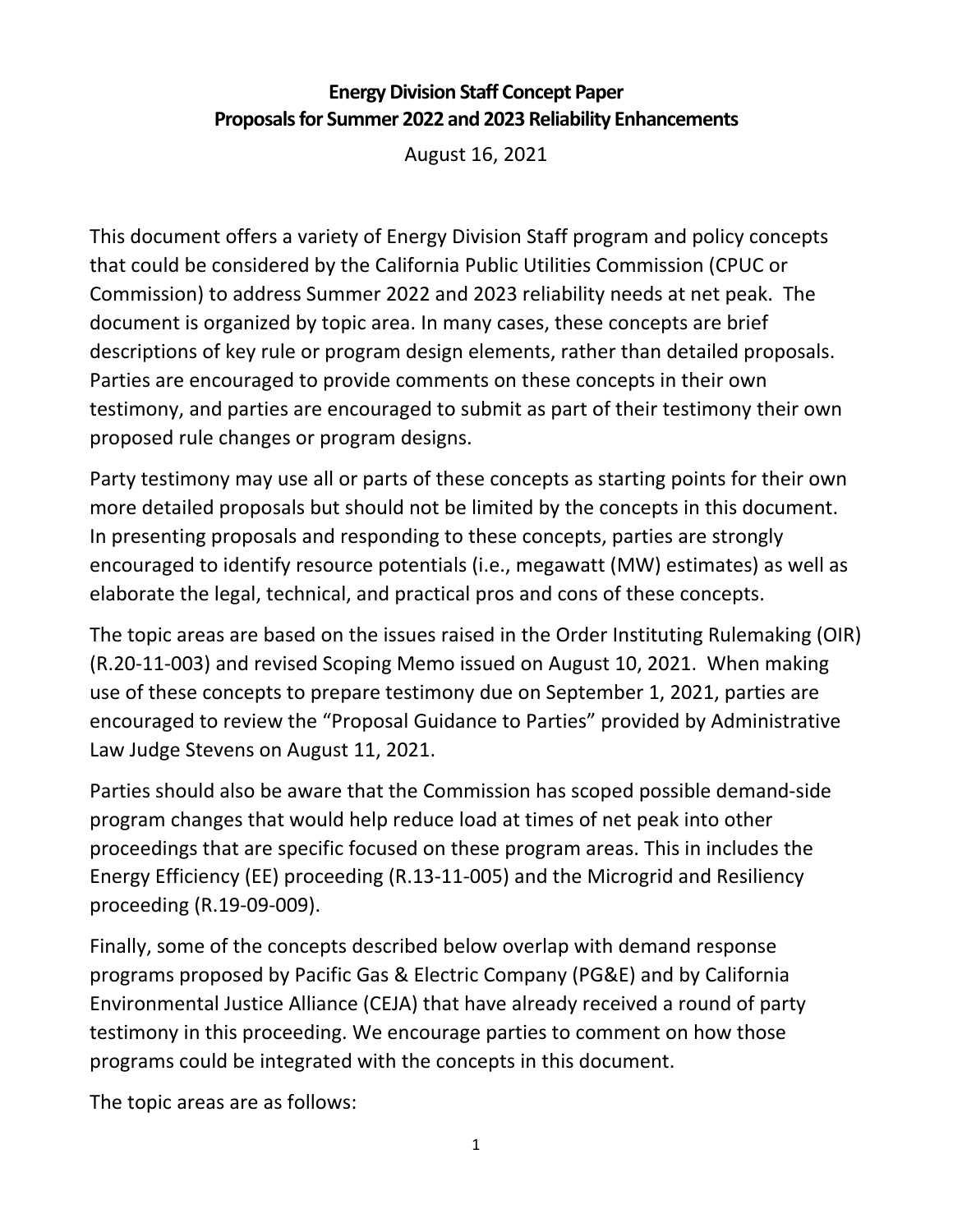- A. Demand Reduction
	- 1. Emergency Load Reduction Program (ELRP) Modifications
	- 2. Demand Response Auction Mechanism (DRAM) Modifications
	- 3. Third Party Demand Response Procured by Non‐IOU Load Serving Entities
	- 4. Agricultural Demand Flexibility Pilot
- B. Smart Thermostats (SCT)
	- 1. SCT Related Changes to Energy Efficiency Programs
	- 2. SCT Related Changes to Energy Savings Assistance Programs
- C. Utility‐Scale Storage, Imports, and Generation
	- 1. Introduce Penalties for Delays to D.19‐11‐016 Procurement
	- 2. Increase Resource Adequacy Penalties
	- 3. Accelerate Procurement Ordered in IRP Mid‐Term Reliability Decisions
	- 4. Emergency Procurement and Cost Recovery via a Non‐Bypassable Charge
	- 5. Bundled Procurement Rules Modifications

Questions about this document can be directed to Jason Ortego, jason.ortego@cpuc.ca.gov.

# **A. Demand Reduction**

## **1. Emergency Load Reduction Program (ELRP) Modifications**

The ELRP was created by D.20‐11‐003 as a five‐year pilot program designed to obtain additional load reduction beyond existing demand response (DR) programs at times when the California Independent System Operator (CAISO) has issued a Grid Alert, Warning or Emergency. The program pays customers \$1 for every kilowatt hour (kWh) of actual savings, defined as incremental load reduction (ILR). The program has two sets of customers.

■ ELRP Group A participants are non-residential customers or virtual power plant (VPP) aggregators (aggregating non‐residential or residential customers) that do not already participate in a CAISO market‐integrated demand response program, except the Base Interruptible Program (BIP).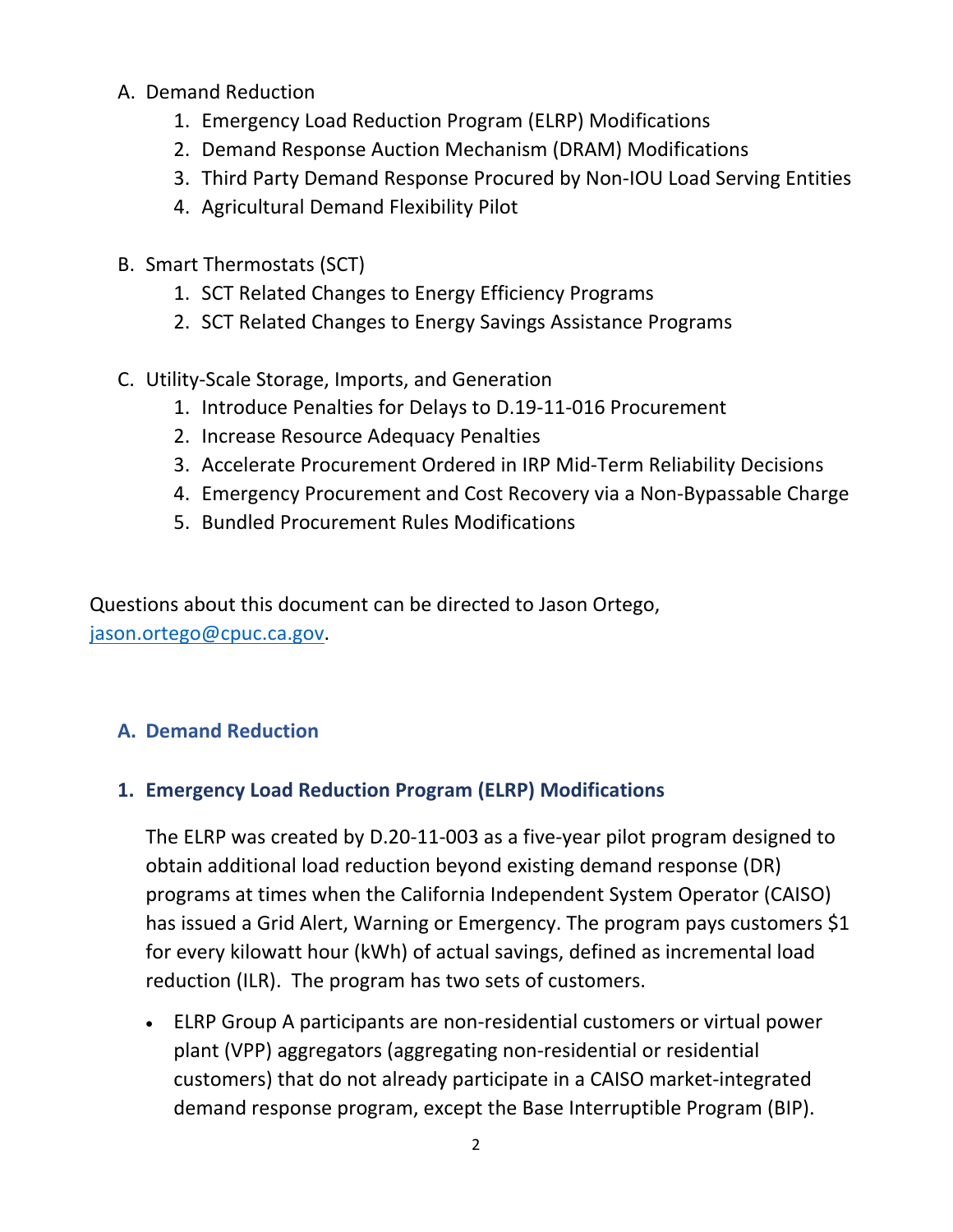Customers can provide the load reduction by either reducing load or replacing their load with distributed energy resources that can generate energy (e.g., behind-the-meter solar plus storage, electric vehicles, cogeneration, etc.).

 ELRP Group B participants are third‐party DR providers or investor‐owned utilities (IOUs) operating CAISO market‐integrated DR resources that aggregate residential or non‐residential customers.

D.20‐11‐003 provided for a programmatic review of the pilot program in 2022 in a proceeding scheduled to be opened on November 1, 2021, to consider IOU applications for DR programs and budgets for 2023‐2027. Based on Energy Division staff ("Staff") understanding of experience to date, as well as responses from potential customers who have chosen to not participate in the program for the summer of 2021, Staff offers some proposal concepts some more immediate changes to the program to increase participation and program effectiveness in 2022.

- a. Increase Compensation Rates: Based on feedback from potential customers in the ELRP program, the current payment of \$1/kWh may not be high enough to offset operational costs of reducing load during CAISO Grid Alerts, Warnings and Emergencies. Thus, to increase participation the ELRP program overall, the ELRP's Compensation Rate (ECR) should be increased to \$2/kWh for Group A.1 non‐residential customers and Group A.2 BIP aggregators. However, at the higher compensation rates commitment of load reduction should be more certain, thus the increased compensation values should be limited to customers who commit to providing a certain load reduction performance level.
- b. ELRP Group A Enhancements: Staff offers the following concepts as changes specific to Group A customers:
	- i. Currently, Group A.1 customers must meet specific Minimum Size Thresholds, which vary by IOU. This restriction limits the number of the customers that can participate. In order to increase total customer participation staff proposes reducing the A.1 customer minimum size thresholds.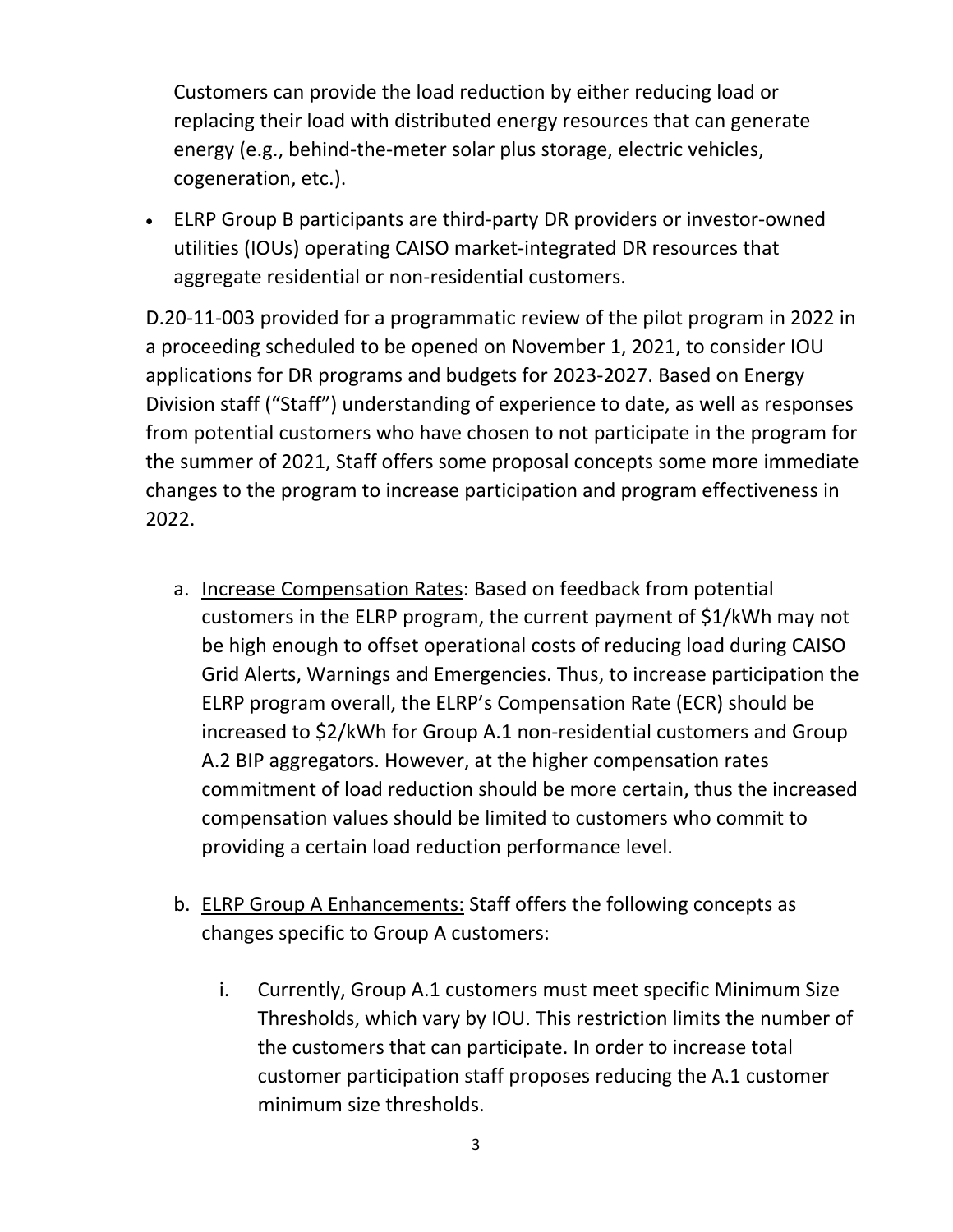- ii. Currently, to enroll in ELRP, Group A.1 customers must initially nominate a specific amount of load they can reduce during an ELRP event. This nomination amount defines a compensation collar that bounds the ELRP compensation for an event to between 50 percent and 200 percent of the pre‐nominated quantity. This compensation collar may be overly complicated for customers and the CPUC could consider removing the compensation collar to simplify customer enrollment process and encourage additional enrollment.
- c. ELRP Group B Enhancements: Staff offers selected change concepts specific to Group B customers:
	- i. Add Day‐Of (DO) trigger in response to CAISO Warning or Emergency declaration (in addition to the Day Ahead trigger already existent).
	- ii. To be eligible to participate in ELRP, proxy demand resource providers (PDRs) participating in CAISO real time market (RTM) must bid at or below \$900/MWh. This is to maintain some consistency with reliability‐based Base Interruptible Program (BIP) resource which is triggered at RTM price reaching \$950/MWh.
- d. Expand Eligibility to Include Residential Customers: Currently, most residential customers do not participate in demand response programs that compensate them for load reductions, but the CAISO often depends on load reduction from residential customers through the Flex Alert program, which is a voluntary program that calls on social action to reduce demand but does not compensate individual customers. This raises questions of both equity and effectiveness given that the CPUC has developed numerous programs, including ELRP, that compensates non‐ residential customers for load reduction, but comparatively few programs for residential customers. Additionally, the voluntary Flex Alert program may have diminishing impacts over time as customer fatigue sets in. To address these possible concerns, Energy Division staff offers a proposal concept for consideration that all residential customers be considered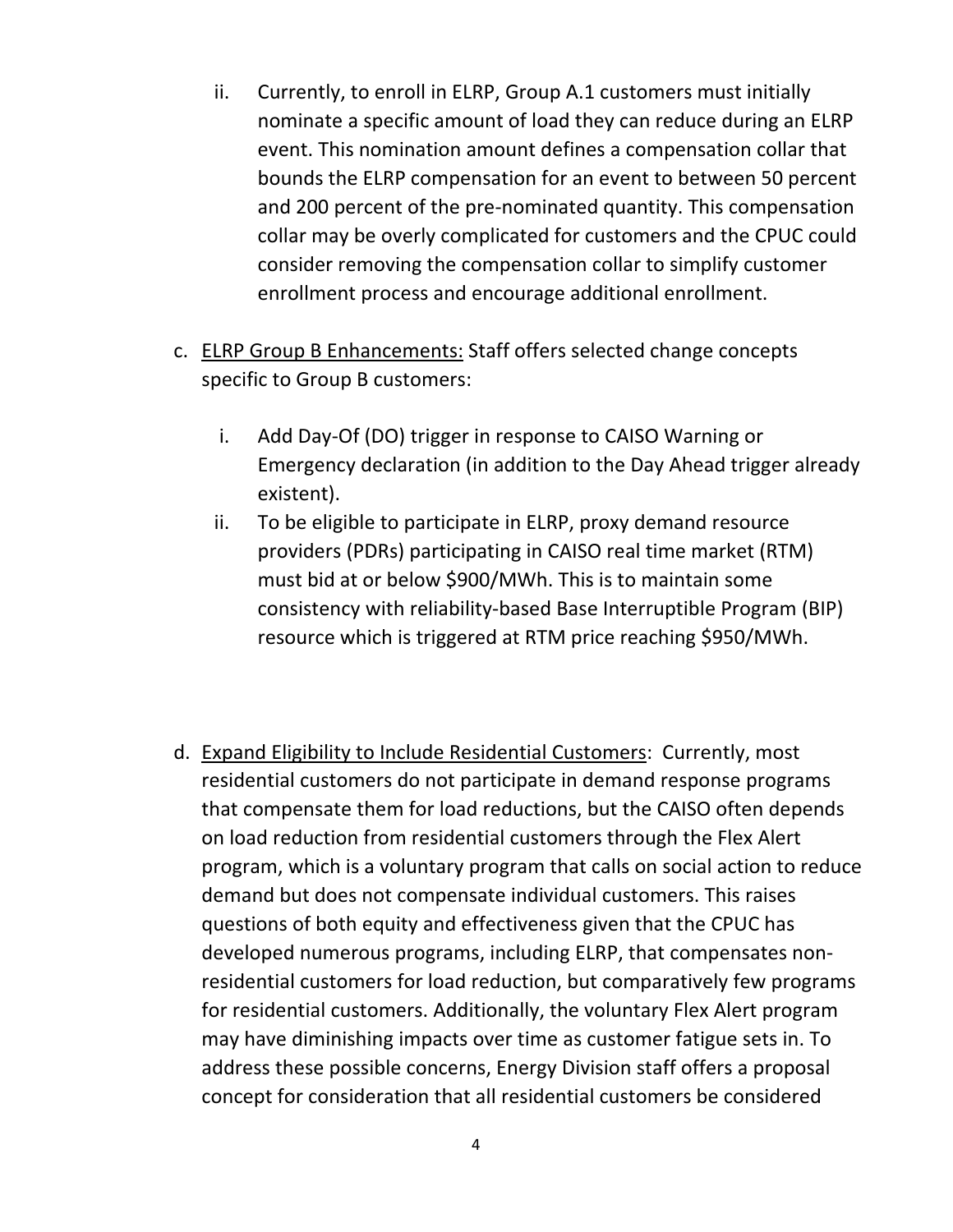eligible to participate in ELRP by default (except customers participating in existing supply‐side DR programs). To implement this policy, the following proposal concept details are offered for CPUC consideration:

- i. All residential customers would be automatically enrolled in ELRP (except customers currently enrolled in supply‐side DR programs). There would be no required sign‐up or acknowledgment process.
- ii. The triggering requirements for these residential customers would be the CAISO calling a Flex Alert or Grid Alert in the day-ahead.
- iii. The Flex Alert marketing would be modified to promote ELRP event and to utilize all available channels to reach and notify customers about the imminent event and the opportunity to reduce consumption and receive payment or bill credit.
- iv. The payments for load reduction would be based on meter‐verified incremental load reduction (ILR) relative to a "simple" baseline to be established by the IOUs.
- v. Program would be administered through the IOUs.
- vi. IOUs and third‐party DR Providers would still be permitted to target Residential ELRP customers to enroll them into their respective supply‐side DR program, in which case the customer is removed from ELRP.
- e. Electric Vehicle/Vehicle to Grid Integration (EV/VGI) Aggregation Pilot: Currently the ELRP pilot has at least one provision (Group A option A.3) to allow electric vehicles to support the grid at net peak through vehicle to grid export. Energy Division Staff believes there may be additional potential for VGI aggregation integration (V1G managed charging and/or V2G discharge) to support the grid at net peak and to increase the effectiveness of the ELRP. Aggregating and dispatching EV resources through the ELRP represents an opportunity to enable and demonstrate the technical capabilities and customer engagement strategies necessary to harness and deploy this nascent resource. These efforts could serve to establish a foundation for further deployment of VGI resources, which is a priority for the CPUC and EV stakeholders given the enormous potential of these resources. The pilot may require revisions to interconnection rules to enable streamlined and affordable access to the grid for EVs and EV Supply Equipment (EVSE) with bi‐directional capabilities. Staff proposes: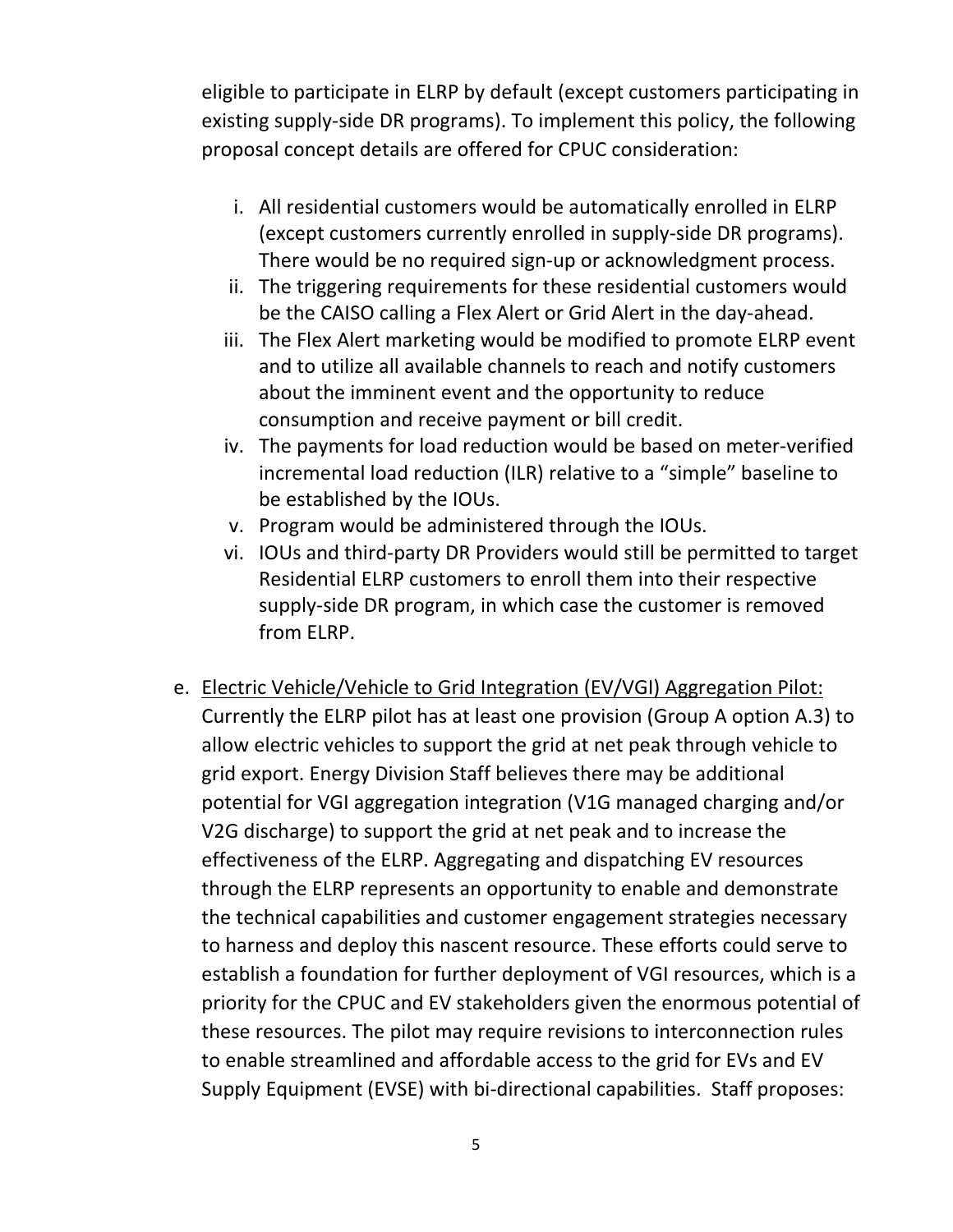- i. Allow aggregators to utilize networks of V1G or bi‐directionally capable charging stations (EVSEs) to be eligible to participate in ELRP, providing the aggregation can contribute incremental load reduction (ILR) exceeding the Minimum VGI Aggregation Size Threshold of 25 kW within an IOU service territory.
- ii. The IOUs shall dispatch the VGI aggregators for at least 30 hours per season including ELRP events and compensate the aggregators for the ILR delivered during the dispatched hours.
- iii. In case the EVSE is located on different meter (stand-alone EVSE) from the related host site meter (for example, Multi‐Unit Dwellings), the aggregator is permitted to virtually aggregate the stand‐alone EVSE meter(s) with the host site load on the different meter to partially bypass the V2G export restriction on the stand‐ alone EVSE meter(s). The virtual load aggregation of all stand‐alone EVSEs and the related host site must not be negative at any time, even when the host site is participating in an event called by another DR program. V2G discharge is prohibited outside of the IOU dispatched hours.
- iv. The ILR settlement shall be based on the measurements at the EVSE meter, or EVSE sub-meter if the EVSE is taking service through the host site meter.

### **2. Demand Response Auction Mechanism (DRAM) Modifications**

DRAM is a capacity auction mechanism through which the IOUs procure DR capacity aggregated by third‐party DR Providers (DRPs), with DR resources directly integrated into the CAISO markets. The procured capacity is counted for Resource Adequacy and has an associated Must Offer Obligation that requires the DRP to bid the contracted capacity into the CAISO energy markets and dispatch the aggregated customers to deliver load reduction in response to the schedule awarded by the CAISO. The DRP invoices the IOU for monthly capacity payment based on the ex‐post performance of its resource in the CAISO market.

DRAM is currently authorized through 2023. A solicitation for 2022 DRAM was conducted earlier this year, resulting in procurement of approximately 200 MW (August) in DR capacity, with the associated contracts approved by the CPUC last month.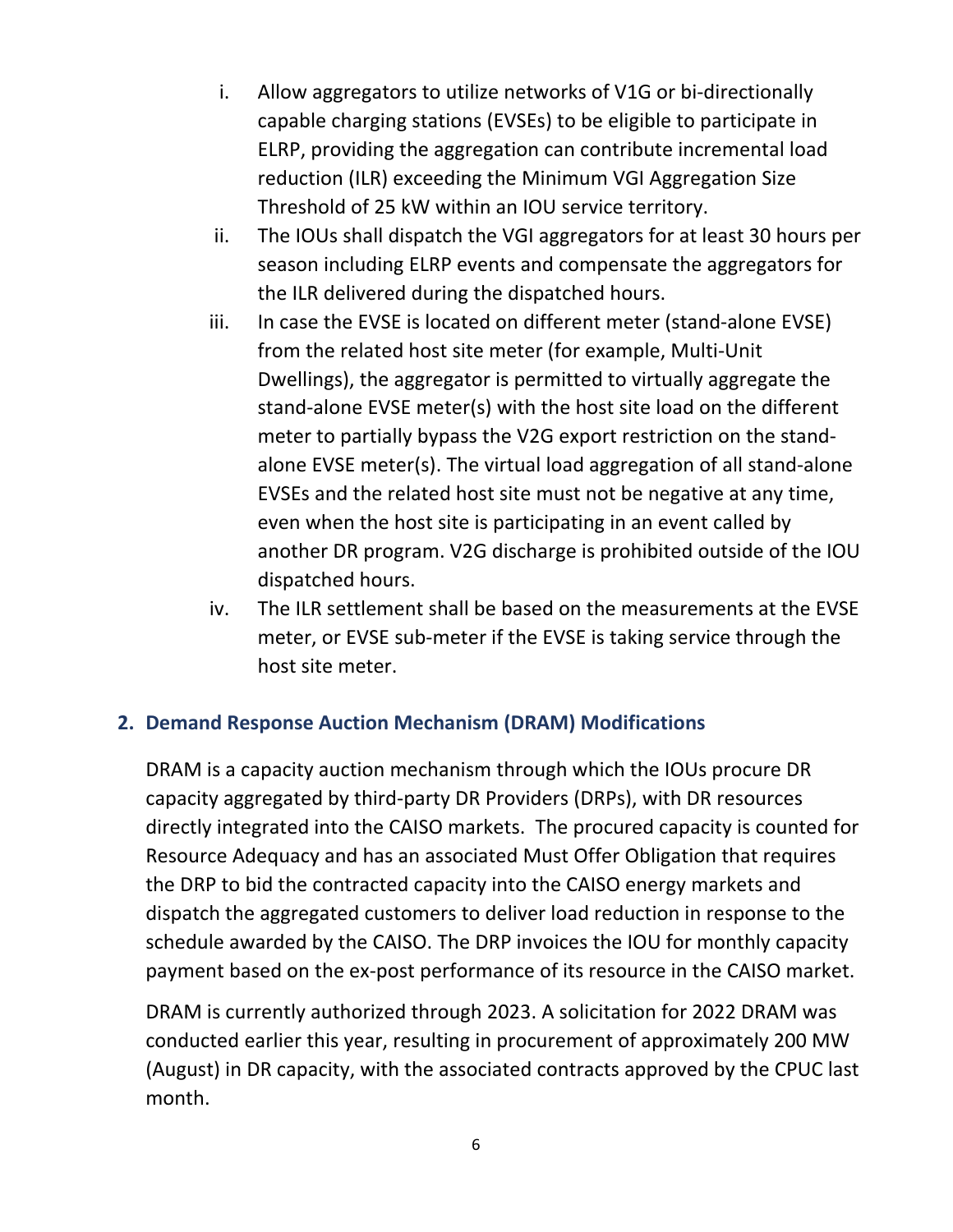- a. Additional Auctions for 2022: Energy Division staff proposes expanding DRAM capacity for 2022 by adding a partial year supplementary auction (for DR capacity to be delivered June – December 2022) to attempt to add additional MWs. Additionally, the CPUC could consider expanding the budget for 2023 DRAM for which the auction is expected to occur in 2022 (but likely before the 2023 DRAM budget as a policy issue is revisited here or in other proceedings).
- b. Additional Requirements for Future Auctions: Energy Divisions staff proposes that new requirements for the supplementary 2022 DRAM auction and the 2023 DRAM auction should be considered to continue to improve the utility and performance of third‐party DR, including:
	- i. Offered capacity that is only able to participate in the CAISO Day‐ Ahead Market (DAM) would be assigned a lower value in the bid evaluation process than offered capacity that is able to participate in the CAISO Real Time Market (RTM), unless the Demand Response Provider (DRP) commits to bidding the offered capacity at or lower than \$500/MWh in the DAM at all times.
	- ii. Proxy Demand Resources (PDRs) participating in CAISO Real‐Time Market (RTM) must bid at or below \$900/MWh to maintain some consistency with the triggering price for the reliability‐based demand response programs, including the Base Interruptible Program (BIP), which are triggered at RTM price reaching \$950/MWh.
	- iii. Once a PDR Resource Identification (ID) is introduced on a supply plan, it must be maintained on the supply plan until it is removed; the PDR cannot be reintroduced into the supply plan during the remaining months of the contract. This requirement is in addition to the existing prohibitions on the customer and Resource ID movement within and across the contract.
	- iv. A shortfall in the DR capacity shown on the monthly supply plan relative to the contracted capacity is subject to a penalty based on the level of the capacity shortfall.
	- v. Capacity awarded in the 2022 supplementary auction and the 2023 DRAM should be counted toward the Qualifying Capacity limit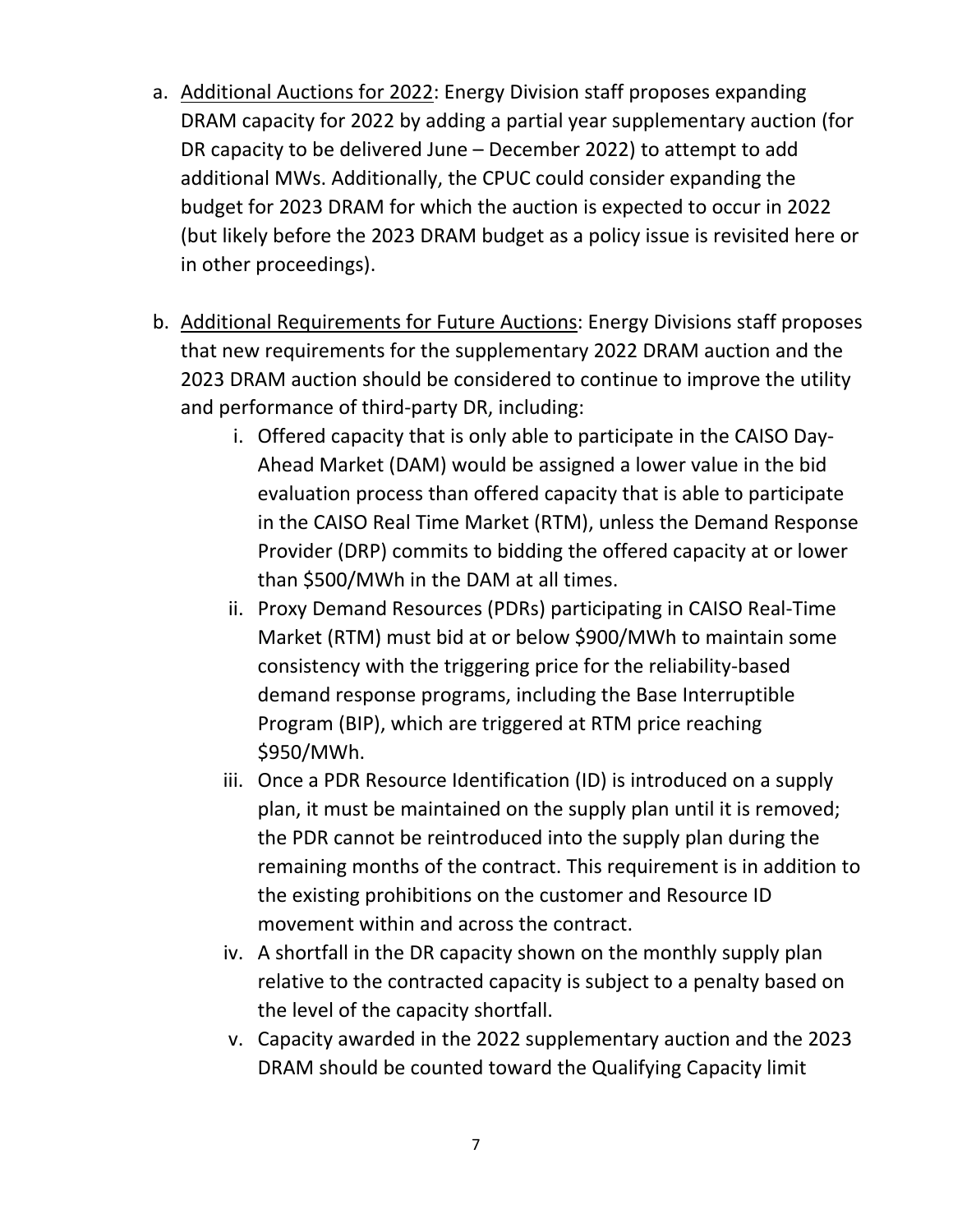established for 2022 and 2023 through the 2021 and 2022 Load Impact Protocol (LIP) processes.

# **3. Third Party Demand Response Procured by Non‐IOU Load Serving Entities (LSEs)**

To continue to improve the visibility, utility, and performance of third‐party DR, and apply a consistent framework of applicable policies to DR capacity procured via DRAM vs. non‐IOU LSE DR contracts, the CPUC could consider requiring all third‐party Demand Response (DR) resources contracted with Community Choice Aggregators (CCAs) to adhere to certain DRAM requirements, such as those related to market bid price caps, capacity counting and showing (including customer and Resource ID movement), and minimum dispatch activity, starting in 2022.

#### **4. Agricultural Demand Flexibility Pilot**

In Phase 1 of this proceeding, Valley Clean Energy (VCE), noting that it has annual irrigation pumping usage of ~100,000 MWh/year (15% of total service area load), submitted in its opening testimony a proposal for an Agricultural Demand Flexibility Pilot, supported by Sonoma Clean Power Authority, to be made available to customers on irrigation pumping tariffs. Staff offers as a proposal concept that a modified version of VCE's proposal be considered by the CPUC to tap into the load reduction/ shift potential available in the pumping sector. VCE and other parties are encouraged to submit a more fleshed out proposal that includes the following elements:

a. Incentivize automation of the pumping loads to receive an experimental rate that incorporates generation and delivery costs in hourly prices, with conventional monthly demand charges replaced by hourly, dynamic capacity charges. Design the experimental rate incorporating the ideas in the 6‐step Distributed Energy Resource (DER) & Demand Flexibility roadmap described by ED Staff at the May 25, 2021, workshop on Advance DER and Demand Flexibility Management, specifically Steps 2 through 6. (See workshop materials here:

https://www.cpuc.ca.gov/industries-and-topics/electrical-energy/electriccosts/demand‐response‐dr/demand‐response‐workshops/advanced‐der‐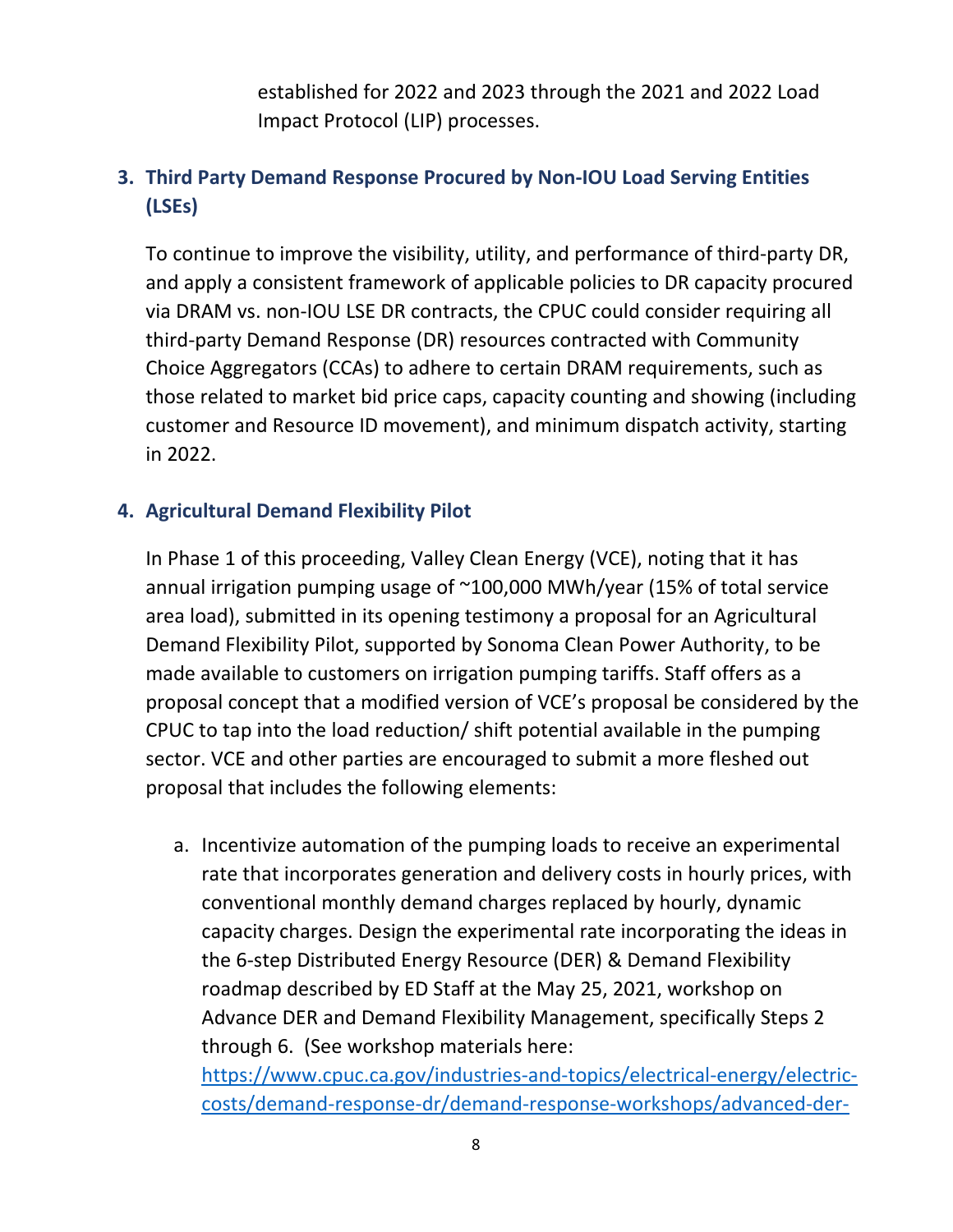and-demand-flexibility-management-workshop; and the specific presentation at: https://www.cpuc.ca.gov/-/media/cpucwebsite/divisions/energy-division/documents/demandresponse/demand‐response‐workshops/advanced‐der‐‐‐demand‐ flexibility-management/slides-unide-workshop\_gupta.pdf)

- b. Include a provision to hold PG&E harmless for any difference in cost recovery between the experimental rate's charges and the otherwise applicable tariff.
- c. Present the experimental rate to customers in a similar manner as the Step 1 of the above referenced 6-step roadmap.

#### **B. Smart Thermostats**

There are multiple Energy Efficiency (EE) and Demand Response (DR) programs that promote the use of smart controllable thermostats (Smart Thermostats or SCTs) for load reduction. There are also thousands of SCTs installed in California that are not enrolled in programs that would enable them to be used to promote targeted load reduction at net peak times. Energy Division staff offers a proposal concept that would involves the CPUC making changes to the existing programs, expanding the reach of these programs and coordinating better between the programs to best enable incentives for SCTs in Energy Efficiency, Energy Savings Assistance (ESA) and Demand Response budget to maximize net peak demand reductions during summer high heat events.

As shown in Tables 1‐3 below, in 2020, 18 IOU administered EE programs offered smart thermostat measures for a total of 63,000 units installed. In 2020, ESA installed 22,000 units. There are a variety of non‐IOU SCT programs.

The average rebate for smart thermostats across the IOU EE incentive programs was \$59 per thermostat (ranging from \$50–\$215 depending on the program). However, the average budget per thermostat installed was \$222 across all IOU EE programs. This budget includes the costs of the rebate, administration, and labor to implement the program. Slightly less than one third of EE smart thermostat measures were installed through direct install programs (in which a trained installer provides the installation at a customer's site).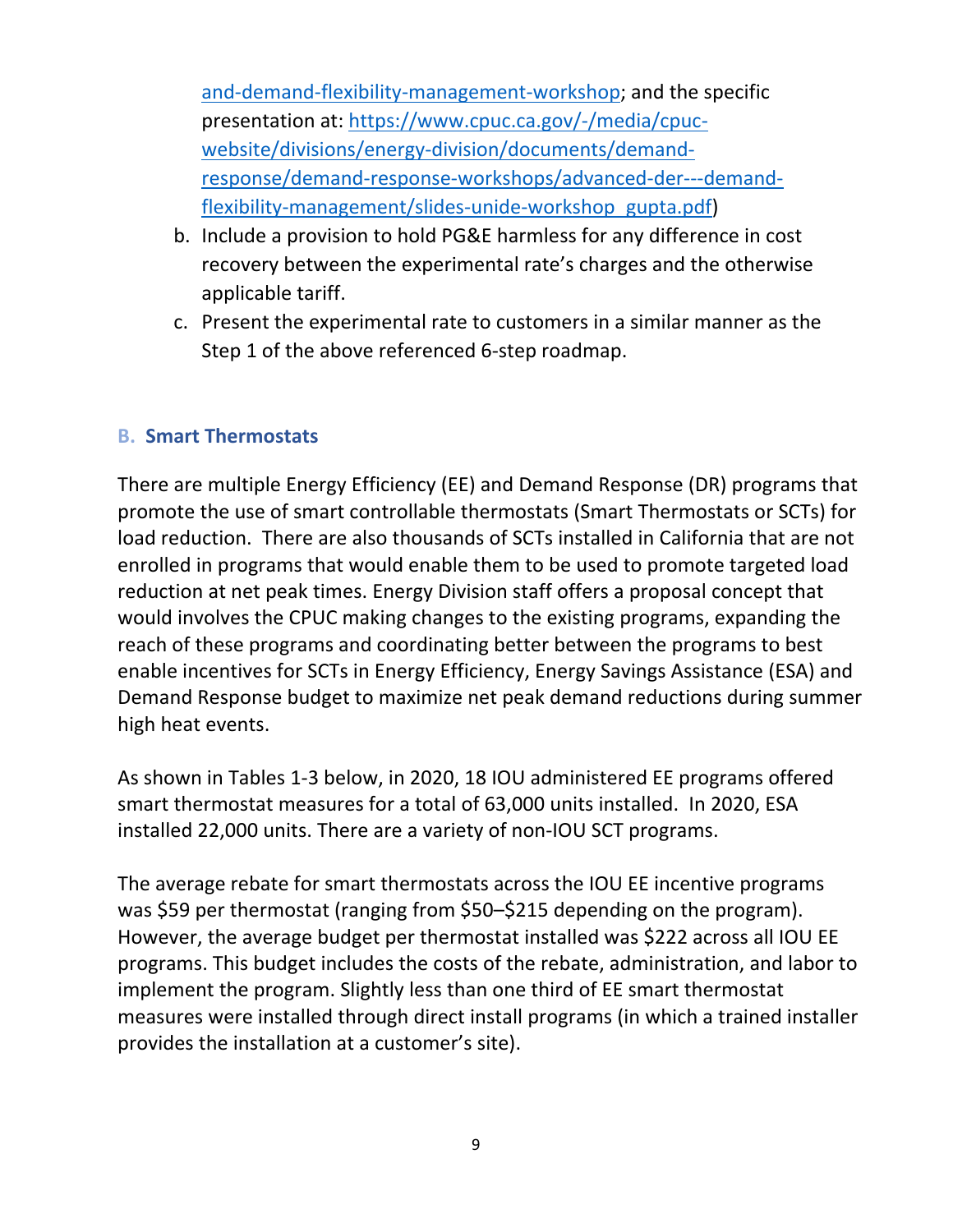Additionally, according to a 2018 SCT study, 24 percent of all SCTs offered through IOU EE programs have been installed in the three coolest regions that have relatively few "cooling days" when air conditioning is contributing to high net peak demand. Therefore, SCTs in these coastal areas may not be able to help reduce electric demand summertime net peaks. (See: Impact Evaluation of Smart thermostats ‐ Residential Sector Program Year 2018, California Public Utilities Commission, March 2020, page 6. Available at https://pda.energydataweb.com/#!/documents/2339/view.)

Finally, the IOUs have not yet estimated the number of smart thermostats expected to be installed through EE programs in the upcoming program years. However, in ESA, the IOUs have forecasted that they expect to install an additional 100,000 thermostats between 2021 and 2023.

|            |                       |              |               |                   | <b>First</b>   |
|------------|-----------------------|--------------|---------------|-------------------|----------------|
|            |                       |              |               | <b>First Year</b> | Year           |
|            |                       |              |               | kWh               | <b>Therm</b>   |
| IOU        | <b>Program Name</b>   | <b>Units</b> | <b>Budget</b> | <b>Savings</b>    | <b>Savings</b> |
| Pacific    |                       |              |               |                   |                |
| Gas and    |                       |              |               |                   |                |
| Electric   | Residential           |              |               |                   |                |
| Company    | <b>Energy Fitness</b> |              |               |                   |                |
| (PG&E)     | Program               | 33           | $-303,457$    | 3,435             | 355            |
|            | Residential           |              |               |                   |                |
|            | Energy                |              |               |                   |                |
| PG&E       | <b>Efficiency</b>     | 10,718       | 3,040,543     | 556,033           | 137,437        |
|            | <b>Enhance Time</b>   |              |               |                   |                |
| PG&E       | Delay Relay           | 5,424        | 1,419,974     | 582,506           | 25,107         |
|            | Direct Install for    |              |               |                   |                |
|            | Manufactured          |              |               |                   |                |
|            | and Mobile            |              |               |                   |                |
| PG&E       | Homes                 | 1,391        | 768,493       | 266,937           | 14,198         |
| Southern   |                       |              |               |                   |                |
| California | Plug Load and         |              |               |                   |                |
| Edison     | Appliances            |              |               |                   |                |
| (SCE)      | Program               | 15           | 1,671         | 1,775             | 179            |

**Table 1. 2020 EE Smart Thermostat Savings**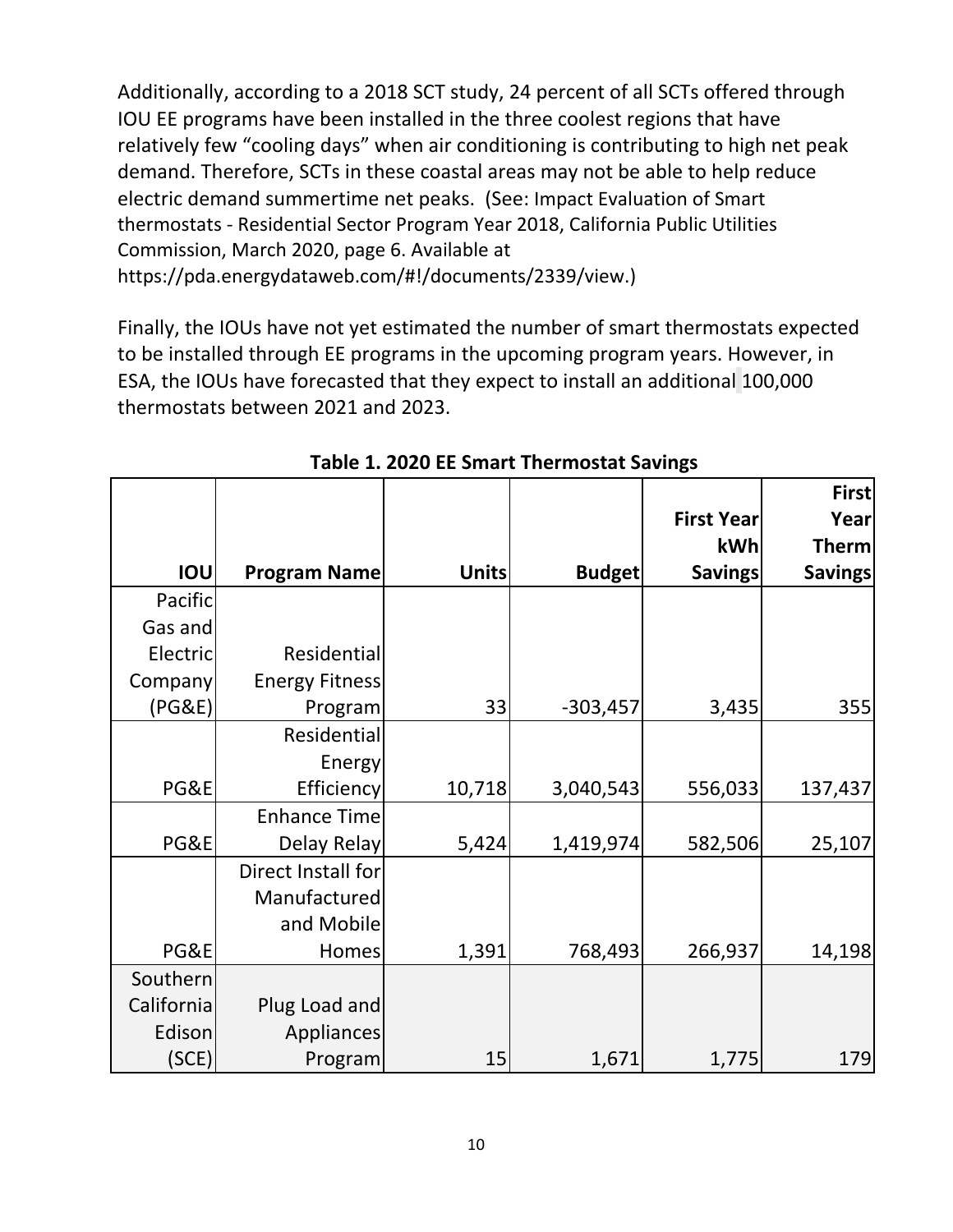|            |                     |              |               |                          | <b>First</b>                   |
|------------|---------------------|--------------|---------------|--------------------------|--------------------------------|
|            |                     |              |               | <b>First Year</b><br>kWh | Year                           |
| IOU        | <b>Program Name</b> | <b>Units</b> | <b>Budget</b> | <b>Savings</b>           | <b>Therm</b><br><b>Savings</b> |
|            | Multifamily         |              |               |                          |                                |
|            | Energy              |              |               |                          |                                |
|            | Efficiency          |              |               |                          |                                |
| <b>SCE</b> | Rebate Program      | 404          | 210,435       | 36,792                   | 6                              |
|            | Residential         |              |               |                          |                                |
|            | Direct Install      |              |               |                          |                                |
| <b>SCE</b> | Program             | 8,958        | 2,181,169     | 1,438,590                | 89,994                         |
|            | Comprehensive       |              |               |                          |                                |
|            | Manufactured        |              |               |                          |                                |
| <b>SCE</b> | Homes               | 1,844        | 350,487       | 459,777                  | 10,777                         |
| Southern   |                     |              |               |                          |                                |
| California | Residential         |              |               |                          |                                |
| Gas        | Energy              |              |               |                          |                                |
| Company    | Efficiency          |              |               |                          |                                |
| (SCG)      | Program             | 13,635       | 1,931,133     | 783,769                  | 60,794                         |
|            | Plug Load and       |              |               |                          |                                |
| <b>SCG</b> | Appliances          | 39           | 3,820         | 3,630                    | 164                            |
|            | Community           |              |               |                          |                                |
|            | Language            |              |               |                          |                                |
|            | Efficiency          |              |               |                          |                                |
|            | Outreach            |              |               |                          |                                |
| <b>SCG</b> | Program             | 130          | 104,840       | 9,937                    | 678                            |
|            | Multifamily         |              |               |                          |                                |
|            | Direct Therm        |              |               |                          |                                |
| <b>SCG</b> | <b>Savings</b>      | 7,881        | 2,065,513     | 223,719                  | 37,636                         |
|            | Manufactured        |              |               |                          |                                |
| SCG        | Mobile Home         | 2,072        | 517,582       | 523,919                  | 12,161                         |
|            | Residential         |              |               |                          |                                |
|            | Direct Install      |              |               |                          |                                |
| <b>SCG</b> | Program             | 1,954        | 266,180       | 13,965                   | 16,089                         |
|            | Residential         |              |               |                          |                                |
|            | Joint Los           |              |               |                          |                                |
|            | Angeles             |              |               |                          |                                |
|            | Department of       |              |               |                          |                                |
| <b>SCG</b> | Water and           | 1,699        | 86,636        |                          | 12,985                         |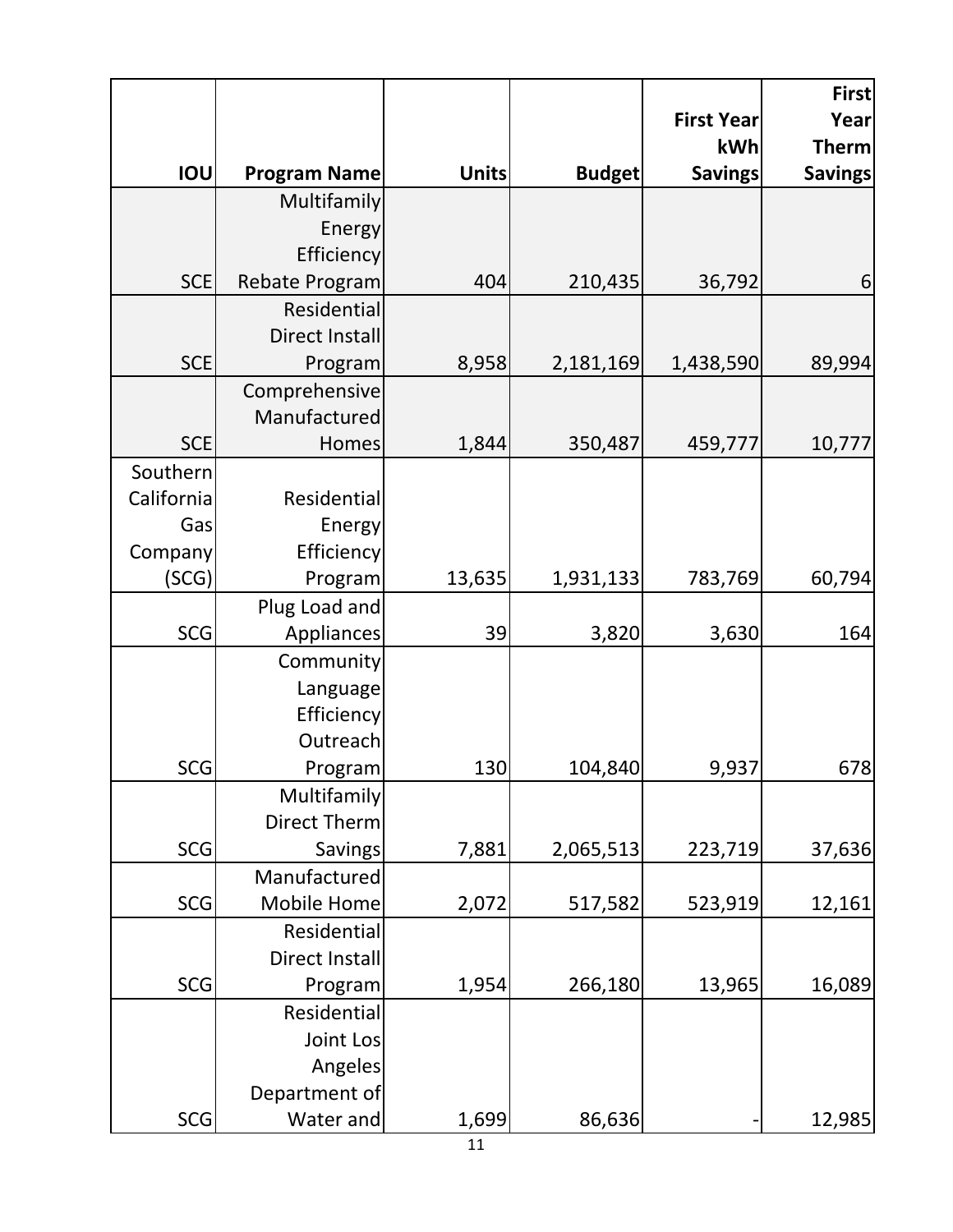|            |                     |              |               |                   | First          |
|------------|---------------------|--------------|---------------|-------------------|----------------|
|            |                     |              |               | <b>First Year</b> | Year           |
|            |                     |              |               | kWh               | <b>Therm</b>   |
| <b>IOU</b> | <b>Program Name</b> | <b>Units</b> | <b>Budget</b> | <b>Savings</b>    | <b>Savings</b> |
|            | Power (LADWP)       |              |               |                   |                |
|            | Heating             |              |               |                   |                |
|            | Ventilation and     |              |               |                   |                |
|            | Air Conditioning    |              |               |                   |                |
|            | (HVAC)              |              |               |                   |                |
|            | Program             |              |               |                   |                |
|            | Residential         |              |               |                   |                |
|            | Single-Family       |              |               |                   |                |
| <b>SCG</b> | Solicitation        | 343          | 144,861       | 31,259            | 2,177          |
| San Diego  |                     |              |               |                   |                |
| Gas &      |                     |              |               |                   |                |
| Electric   |                     |              |               |                   |                |
| Company    | Plug Load and       |              |               |                   |                |
| (SDG&E)    | Appliances          | 5,913        | 989,407       | 383,200           | 26,414         |
|            | Comprehensive       |              |               |                   |                |
|            | Manufactured        |              |               |                   |                |
| SDG&E      | Mobile Home         | 1,259        | 347,277       | 228,476           | 5,404          |
| Sum        |                     | 63,712       | 14,126,564    | 5,547,719         | 452,555        |

**Table 2. 2020 ESA Smart Thermostat Savings** 

|                 | <b>Units</b> | <b>Budget</b> | <b>First Year</b><br><b>kWh</b><br><b>Savings</b> | <b>First Year</b><br><b>Therm</b><br><b>Savings</b> |
|-----------------|--------------|---------------|---------------------------------------------------|-----------------------------------------------------|
| <b>ESA</b>      | 22,142       | 6,343,828     | 3,614,921                                         | 341,930                                             |
| <b>ESA-</b>     |              |               |                                                   |                                                     |
| Common          |              |               |                                                   |                                                     |
| Area            |              |               |                                                   |                                                     |
| <b>Measures</b> | 16           | 7,036         | 915                                               | 133                                                 |
| Sum             | 22,158       | 6,350,864     | 3,615,836                                         | 342,063                                             |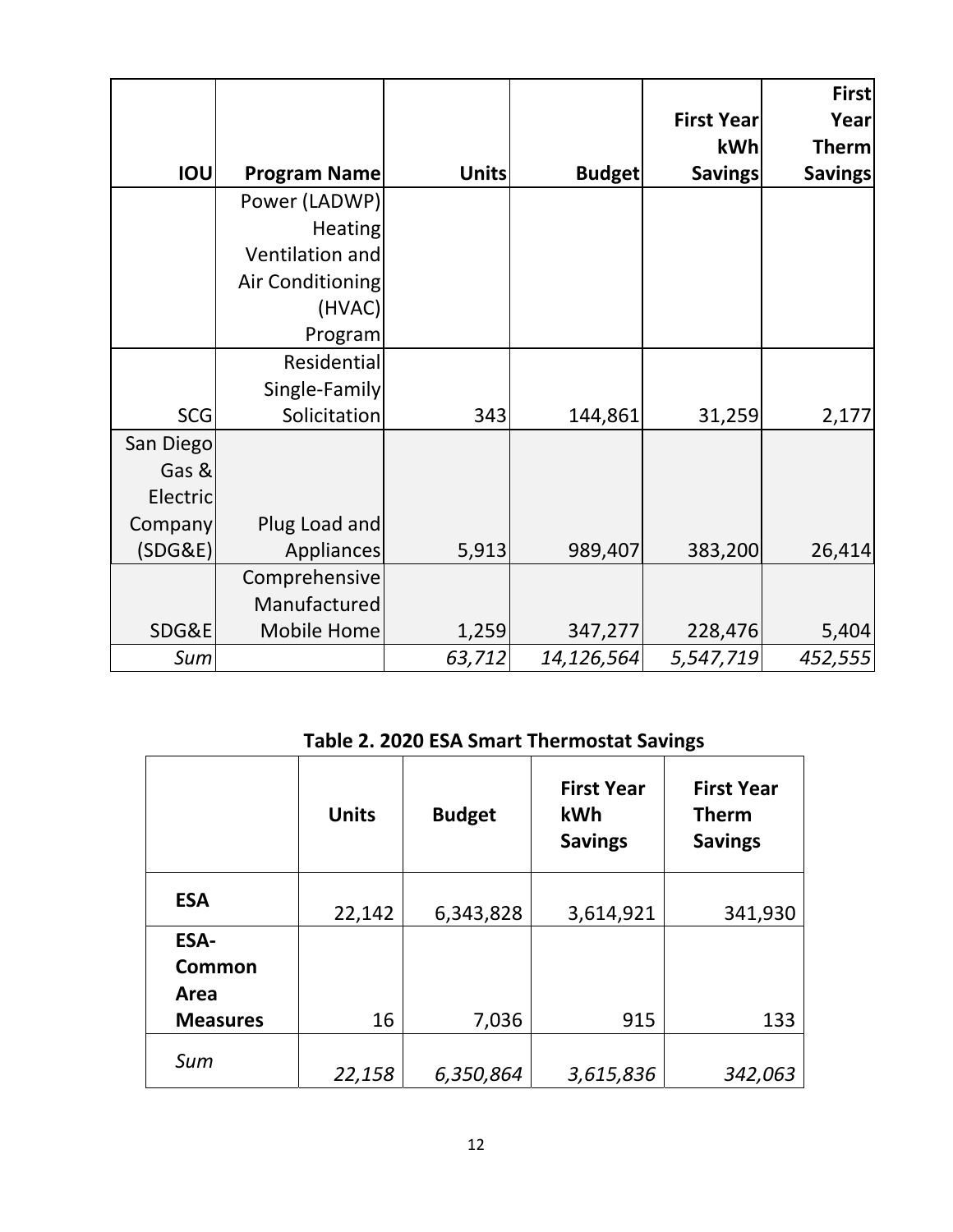## **1. SCT Related Modifications to Energy Efficiency Programs**

Under this staff concept, Staff offers that several changes could be made to energy efficiency program rules to better target new installations of SCTs in 2021 and 2022 to the regions of the state and to the specific customer that will lead to greatest load reductions at net peak. Parties should be aware that a ruling was issues in the CPUC's energy efficiency proceeding (R.13‐11‐005) to consider measures and rule changes in energy efficiency programs that will help increase load reduction in 2021 and some of the staff proposals in this paper could also be part of proposals and changes in that proceeding.

a. Targeting hot climate zones. SCT measures should only be installed in the hottest climate zones that have demonstrated the highest potential energy savings for smart thermostat measures.

As shown in Table 3, in 2018 climate zones 10, 11, 13, 14, and 15 had significantly higher Cooling Degree Days (CDD) and electric consumption than most other California climate zones. It was found in the 2018 smart thermostat study that smart thermostats installed in these climate zones also showed the largest energy savings. (See: Impact Evaluation of Smart thermostats ‐ Residential Sector Program Year 2018, California Public Utilities Commission, March 2020,

https://pda.energydataweb.com/#!/documents/2339/view)

| <b>Climate</b><br>Zone | Cooling<br><b>Degree Days</b> | <b>Total number of</b><br>2018 residential<br>customers | <b>Average 2018</b><br>annual electric<br>consumption<br>(kWh) |
|------------------------|-------------------------------|---------------------------------------------------------|----------------------------------------------------------------|
| $\overline{2}$         | 414                           | 335,819                                                 | 6,380                                                          |
| 3                      | 299                           | 1,339,683                                               | 4,527                                                          |
| 4                      | 294                           | 626,998                                                 | 5,567                                                          |
| 5                      | 375                           | 244,403                                                 | 4,631                                                          |

**Table 3. CA Climate Zones and Cooling Degree Days**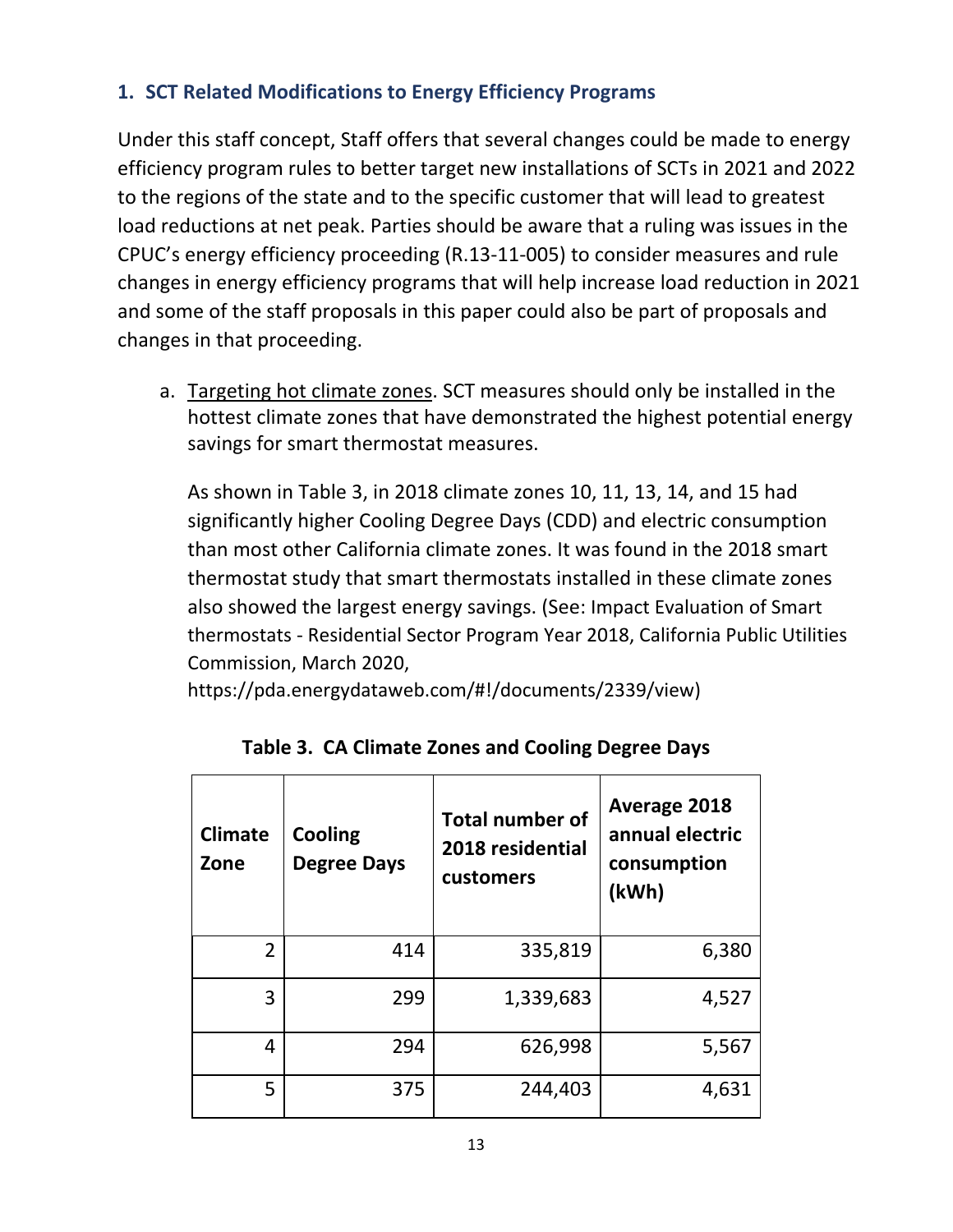| <b>Climate</b><br>Zone | <b>Cooling</b><br><b>Degree Days</b> | <b>Total number of</b><br>2018 residential<br>customers | <b>Average 2018</b><br>annual electric<br>consumption<br>(kWh) |
|------------------------|--------------------------------------|---------------------------------------------------------|----------------------------------------------------------------|
| 6                      | 866                                  | 1,536,725                                               | 5,745                                                          |
| $\overline{7}$         | 889                                  | 717,178                                                 | 4,587                                                          |
| 8                      | 982                                  | 2,116,032                                               | 5,883                                                          |
| 9                      | 1,402                                | 2,439,293                                               | 7,083                                                          |
| 10                     | 1,822                                | 1,880,786                                               | 7,452                                                          |
| 11                     | 1,873                                | 373,864                                                 | 7,483                                                          |
| 12                     | 1,360                                | 1,495,654                                               | 6,753                                                          |
| 13                     | 2,308                                | 922,882                                                 | 7,566                                                          |
| 14                     | 3,109                                | 381,822                                                 | 8,091                                                          |
| 15                     | 4,945                                | 324,021                                                 | 10,336                                                         |
| 16                     | 1,771                                | 251,134                                                 | 5,951                                                          |

Along with targeting Climate Zones with the highest CDD needs, the IOUs should also consider targeted SCT installation and DR enrollment in climate zones within their service territories that include customers with high AC usage. The IOUs and other EE program administrators could leverage load disaggregation tools to facilitate this customer targeting. The IOUs could also work with manufacturers to determine the installed base of SCT (rebate, non‐rebated, etc.).

b. Require enrollment in a demand response program with any smart thermostat incentive. For EE programs, smart thermostats have been shown to provide limited energy efficiency savings in most climate zones in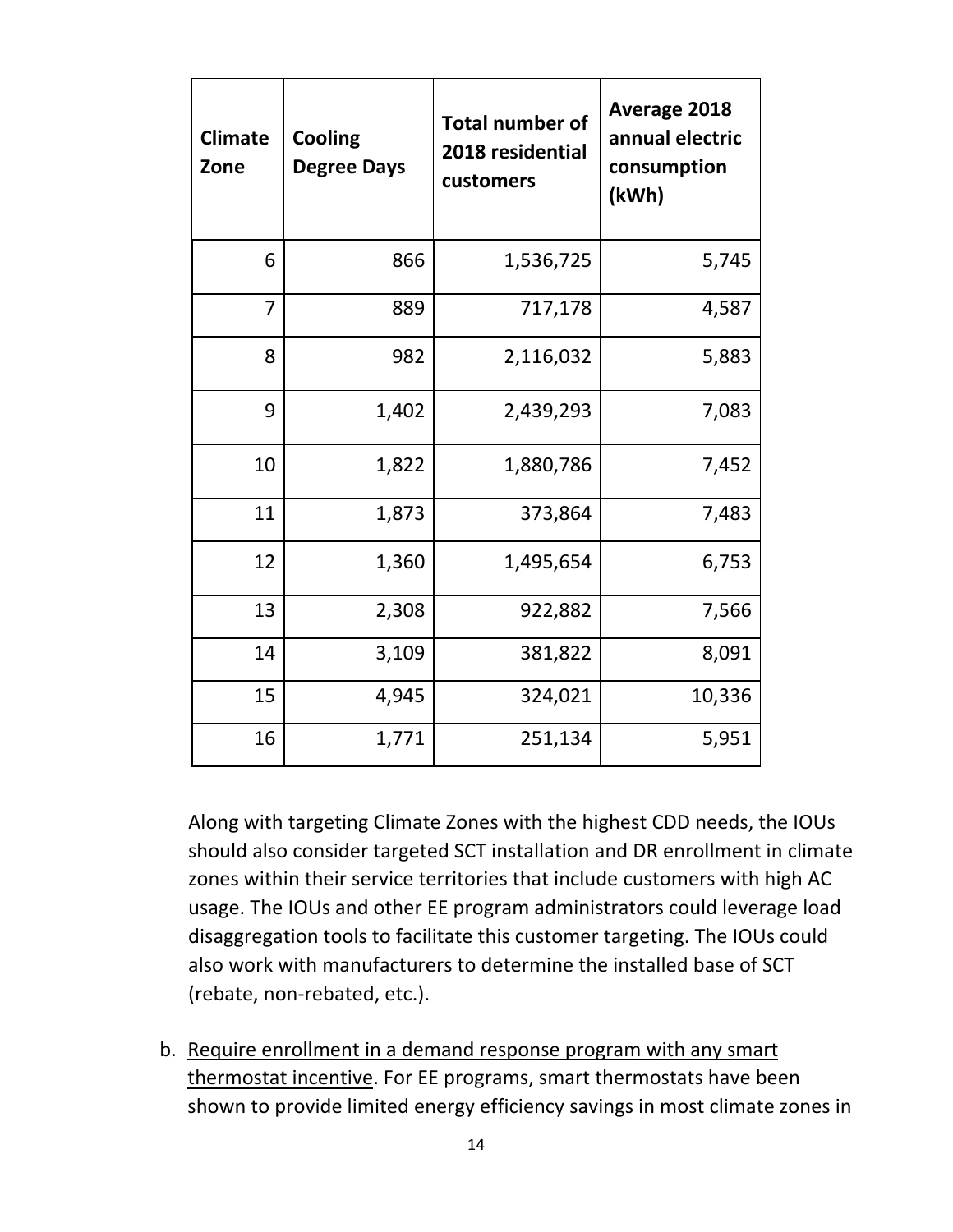California. EE program administrators do not currently claim demand savings for smart thermostat measures. However, these programs have the potential to provide significant demand savings when paired with existing demand response programs. By focusing smart thermostat installations to climate zones that have demonstrated the highest energy savings and pairing them with a DR program, a higher amount of savings and reliability is expected. To satisfy the DR enrollment requirement, the customer could choose to enroll in Residential ELRP option (assuming this program is authorized) or any of the existing supply‐side DR programs offered by the IOUs or third‐party DR Providers or other designated pilot programs offered by IOUs.

- c. Consider either a new statewide program to encompass these changes, or direct the IOUs and other EE program administrators to, at a minimum, maintain the budgets for their current programs. Due to the limited energy efficiency savings of smart thermostat measures, IOUs, at least, if not other EE program administrators have been scaling down the installation of smart thermostats through their energy efficiency programs. This may limit the effectiveness of the proposal as there will be fewer smart thermostat measures installed going forward. ED recommends considering directing the IOUs and other EE program administrators to develop a statewide program following the suggestions above. The program should make recommendations on the most effective delivery channel and program design to maximize smart thermostat adoption and DR program enrollment.
- d. Utilize Combine EE‐DR Cost Effectiveness Tests to increase the Cost Effectiveness of Smart thermostats for Energy Efficiency Programs. At this time smart thermostat measures are not cost effective in the Energy Efficiency portfolio leading to the IOUs removing smart thermostat measures from the portfolio. CPUC Energy Division is in the process of developing a Cost Effectiveness tool for EE‐DR that encompasses the load shapes for the dual EE‐DR programs. Including energy savings from this dual cost effectiveness test will increase the cost effectiveness of these measures, making it more likely for the IOUs and other EE program administrators to offer these measures.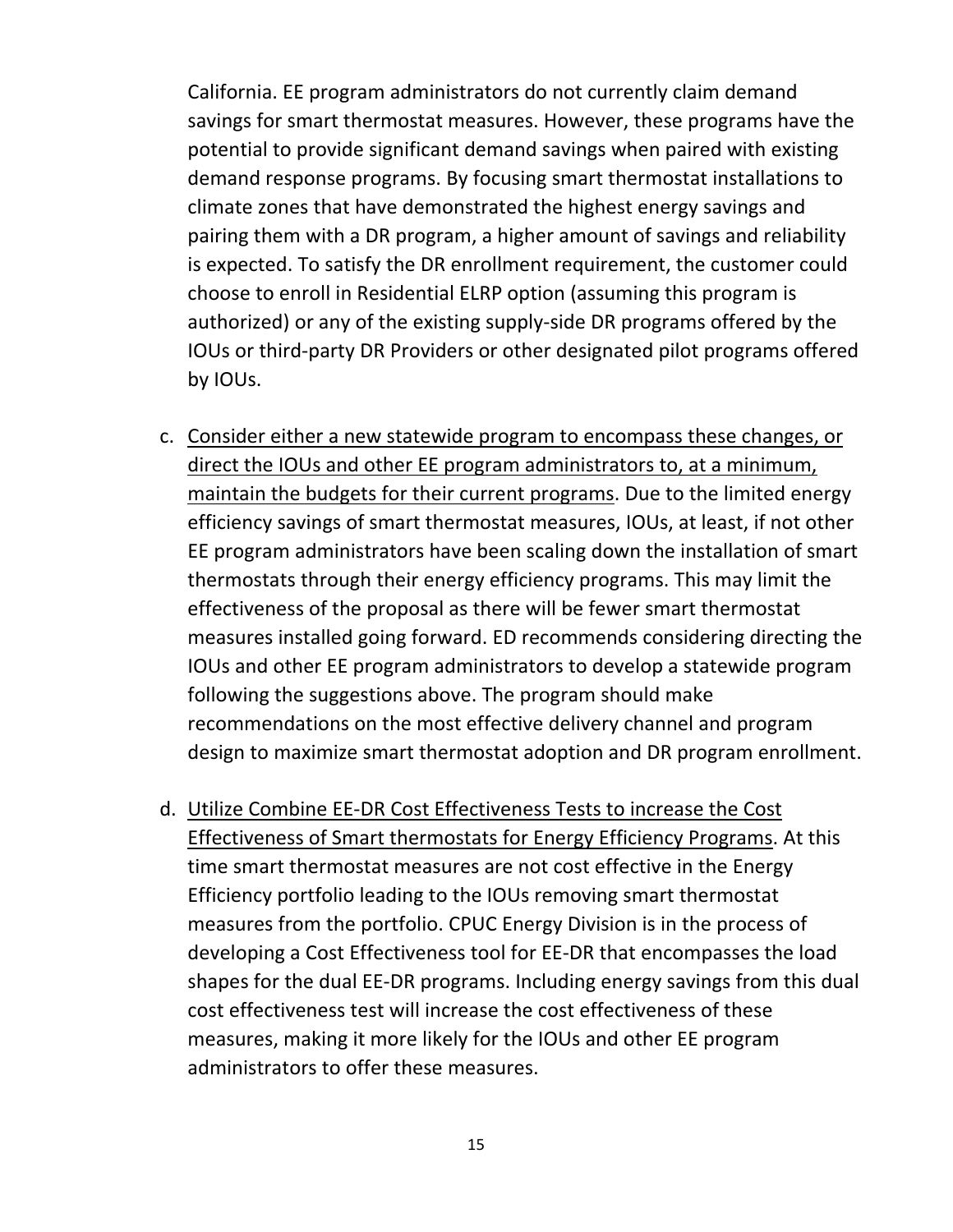### **2. SCT Modifications to Energy Savings Assistance (ESA) Programs**

- a. Continue to allow smart thermostats in all climate zones with potential voluntary participation in the DR program. ESA makes smart thermostats available to all eligible customers across all climate zones for PG&E, Southern California Edison (SCE), and San Diego Gas & Electric (SDG&E) service territory. Due to the program design, it is recommended that this be allowed to continue.
- b. For hotter climate zones that currently allow central Air Conditioning (AC) measures (and potentially paired with insulation measures) as well as smart thermostats, include voluntary participation in the DR program. ESA delineates certain hot climate zones that can receive Central AC measures in order to increase cost-effectiveness and minimize use of ratepayer funds. These climate zones overlap with the five top climate zones identified in the EE proposal. Energy Division offers for consideration a program concept that customers who have SCT installed in these climate zones either in conjunction with central AC measures or separately be set up to automatically participate in the ELRP program.

#### C. Utility‐Scale Storage, Import, and Generation

Staff makes the following observations and proposals regarding opportunities to bring new battery and generation resources online by summer 2022.

#### **1. Introduce Penalties for Delays to D.19‐11‐016 Procurement**

CPUC could apply penalties to Load Serving Entities (LSEs) for not bringing ordered procurement resources online in accordance with Integrated Resource Planning (IRP) decision D.19‐11‐016. D.19‐11‐016 required Tranche 1 resources by August 1, 2021 and Tranche 2 resources by August 1, 2022, and Tranche 3 resources by August 1, 2023. There are no penalties imposed on LSEs for failure to meet online dates with new resources per D.19‐11‐016; however, as detailed in D.20‐12‐044, the CPUC intends to consider whether to order backstop procurement and allocate the cost of that backstop procurement to one or more LSEs.

The CPUC could consider putting all LSEs on notice that it intends to impose fixed penalties (for instance, potentially \$50,000 per incident) or capacity‐based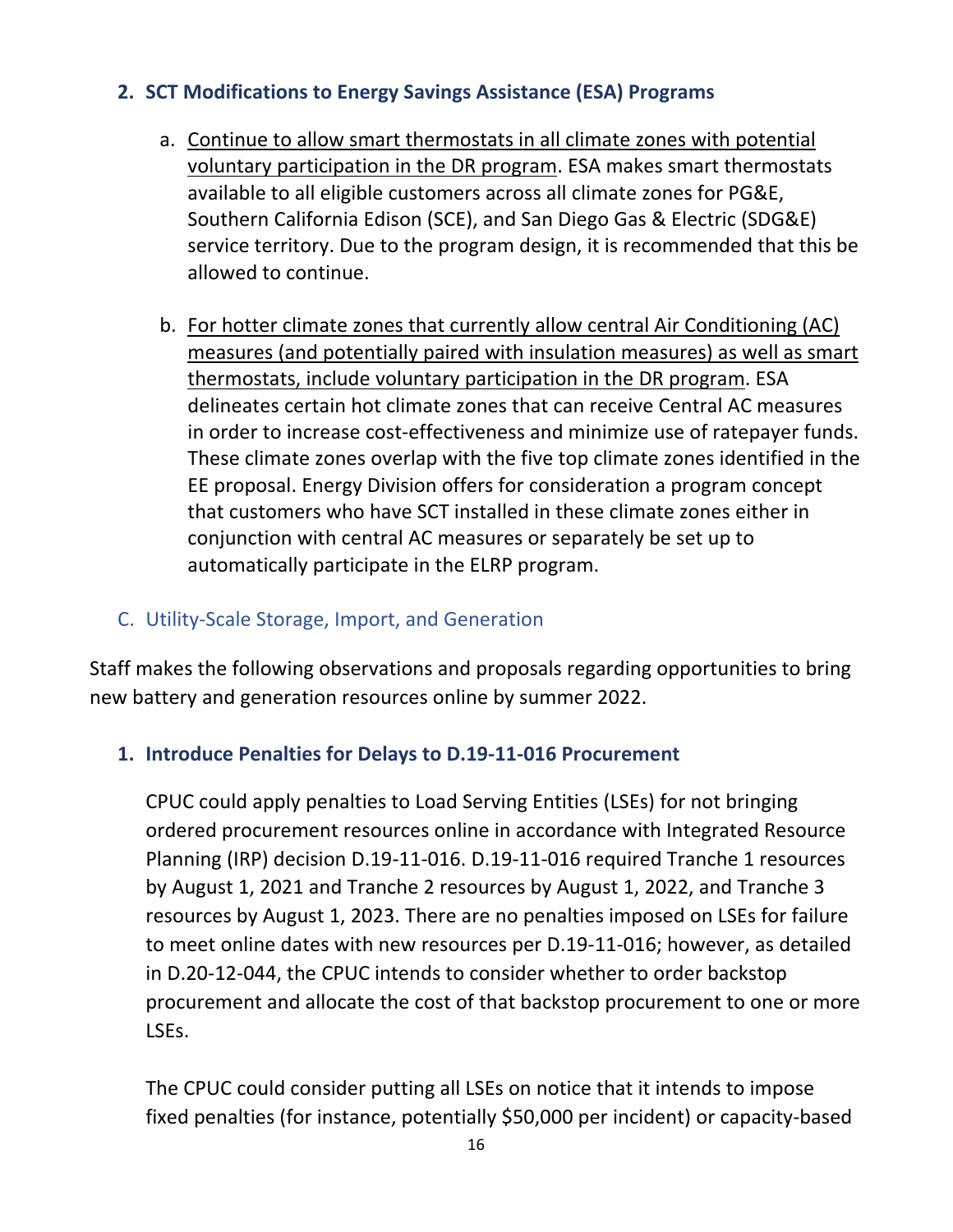(potentially \$10/kW by Month for each month delay) for any LSE that fails to achieve commercial online dates consistent with the order. The CPUC may consider a grace period of up to six months from the expected online dates. Although collectively, LSEs contracted for sufficient Tranche 1 resources, some Tranche 1 projects were delayed for a variety of reasons. Penalties (with or without a grace period) may ensure that the delayed Tranche 1 resources materialize prior to June 2022. Penalties (with or without a grace period) may ensure that Tranche 2 and 3 resources materialize with minimum delays in 2022 and 2023. Any procurement delayed Penalties would be incremental to any penalties associated with Resource Adequacy deficiencies, and LSEs would not be exempt from penalties even if they were otherwise fully resourced for Resource Adequacy.

#### **2. Increase Resource Adequacy Penalties**

Pursuant to D.20‐06‐031, the RA penalty structure is currently \$8.88 kW/month for LSEs who fail to meet summer system RA obligations in the month ahead. The CPUC could consider doubling the penalties for LSEs who may be short in August 2022 and September 2022.

### 3. **Accelerate Procurement Ordered in IRP Mid‐Term Reliability Decisions**

All LSEs were ordered to procure new resources beginning in June 2023 in IRP decision D.21‐06‐035, the IRP's Mid‐Term Reliability (MTR) Procurement Decision. To the extent that these 2023 resources could be brought online by summer 2022, the CPUC could provide an incentive to LSEs for early compliance with D.21‐06‐035.

#### **4. Emergency Procurement and Cost Recovery via a Non‐Bypassable Charge**

The CPUC could establish a new non‐bypassable charge (NBC) for cost recovery of costs associated with emergency procurement that adds additional reserve margin and does not already fit into an existing cost recovery mechanism.

Although there is an existing Cost Allocation Mechanism (CAM) charge frequently used for IOU cost recovery associated with eligible capacity costs, the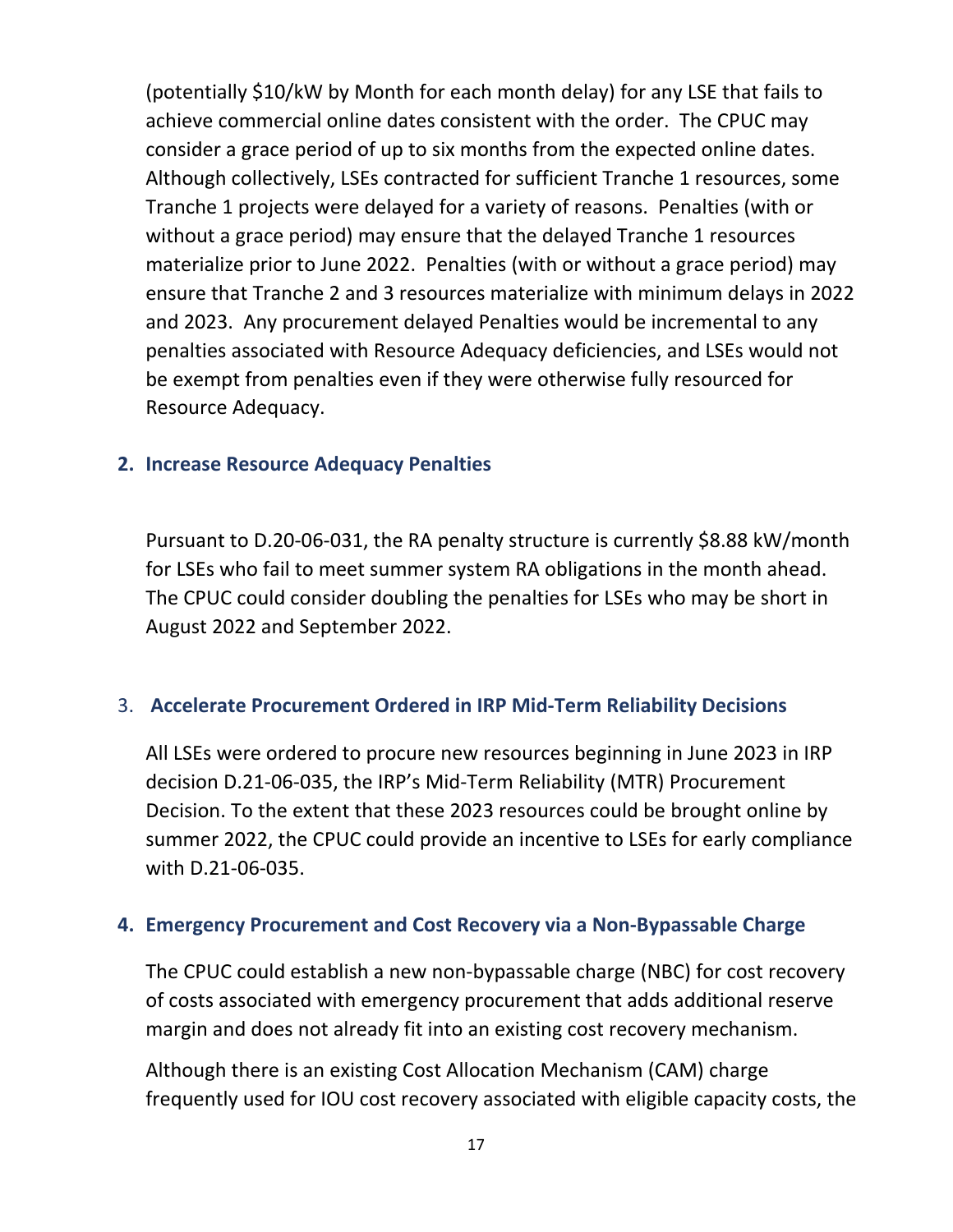CAM charge does not usually allow for cost recovery for emergency procurement that adds to reserve margins or for resources that do not provide firm resource adequacy.

There are a variety of procurement options for new, accelerated, re-contracted, or non‐traditional resources that could provide additional reserve margin for Summer 2022. If a resource can provide both mutual benefit to all ratepayers and additional reserve margin above the resource adequacy requirements of individual LSEs, then it could be eligible for cost recovery under a new charge (if one was created). The CPUC could establish the charge and limit the eligibility for cost recovery to specifically approved projects via Advice Letter.

Examples of Potential Emergency Procurement Resources that may be considered eligible (these descriptions may not be mutually exclusive):

- a. Resources that could achieve accelerated online dates in advance of system RA requirements or otherwise applicable IRP Procurement Orders. These resources would have to be subject to a Must‐Offer Obligation, and be in excess of any single LSE's individual RA requirement.
- b. Resources that IOUs could procure in excess of those resources needed to meet their bundled procurement RA obligations. In addition to the IRP‐ ordered resources they are responsible for procuring on behalf of their bundled customers, D.21‐02‐028 and D.21‐03‐056 in this proceeding previously authorized IOUs to procure new storage, imports, and/or generation resources from efficiency improvements for contracts of five years or less on behalf of all customers for 2022, up to the hard cap of 1,500 MW (across all three IOUs) that was set in that decision for supply‐ side generation and in‐front‐of‐meter storage resources. This authority and CPUC directive remains in place, although the cap could be increased to meet a higher target if the CPUC determines that there is a greater need in 2022 than identified in the previous phase of the proceeding. In addition, the IOU procurement in excess of bundled procurement obligations directive could be expanded to include deliveries for 2023 (or beyond).
- c. New storage at IOU properties. Staff expects that there will be significant challenges associated with LSEs successfully accelerating the online dates of significant quantities of IRP resources by summer 2022. Given that IOU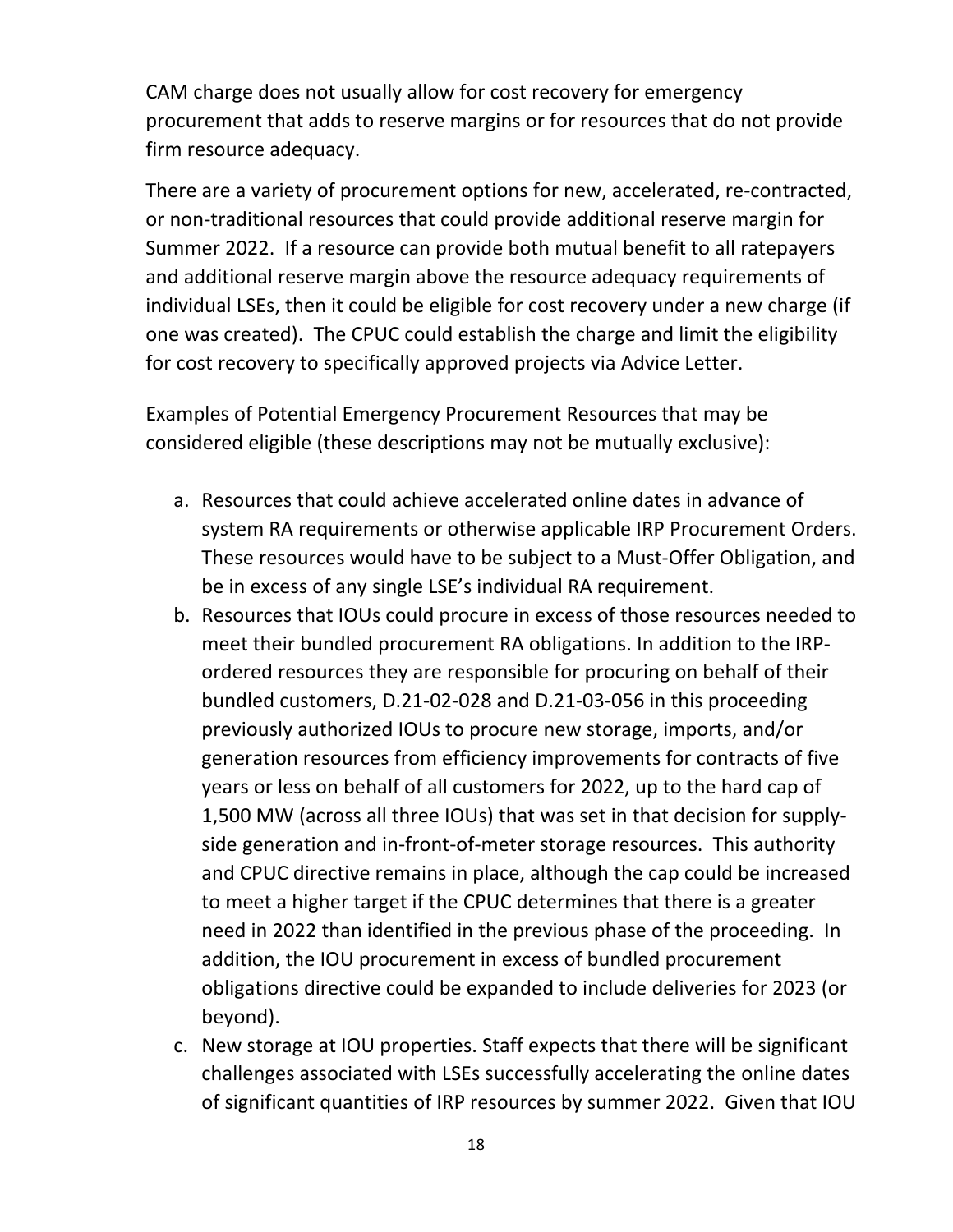properties – and in particular IOU substations ‐‐ can often avoid or expedite many of the challenges associated with bringing new projects online (e.g., site control, interconnection, deliverability, permitting, etc.), this concept would be for IOUs to be directed to submit project proposals via Tier 3 Advice Letters for Utility owned storage on utility‐owned (or controlled) properties that could demonstrated to be brought online by June 2022.

- d. New Resources that can be depended upon to provide energy dispatch in response to alerts, warnings, and any stage of emergency. Resources could be use limited and would not necessarily have to be subject to a must‐offer obligation. Resources could be under contract to an IOU or a non‐IOU entity, but the IOU would need to submit the contract to the CPUC via Advice Letter in order for the resource to be eligible for cost recovery through the Emergency procurement non‐bypassable charge. These resources must be additive to the existing 15% resource adequacy planning reserve margin. To the extent that there are ways for such resources to be procured and paid for by all CAISO‐wide entities (and not limited to CPUC‐jurisdictional entities), the CPUC should seek cost‐ recovery through alternative mechanisms.
- e. Re‐contracting with Existing Resources that may retire in 2022. The CAISO's Capacity Procurement Mechanism (CPM) allows for a capacity payment to a resource that announces retirement. The CPUC could authorize procurement of such resources in advance of the CAISO CPM process with the expectation that such leeway may achieve a net cost savings for ratepayers and provide for earlier certainty to potentially retiring resources. These re‐contracted resources would have to be in excess of RA requirements.
- f. Additional firm imports above Resource Adequacy limits.
- g. IOUs could be authorized to coordinate with the State to determine whether arrangements for any temporary generation resources that are procured or leased in 2021 – or whether similar and additional resources of this type – should be replicated for 2022. Similarly, staff proposes that IOUs be authorized to use (and obtain cost‐recovery for fuel, operation and maintenance, etc.) existing or planned PSPS‐purposed temporary generation that is used for CAISO systemwide reliability purposes so long